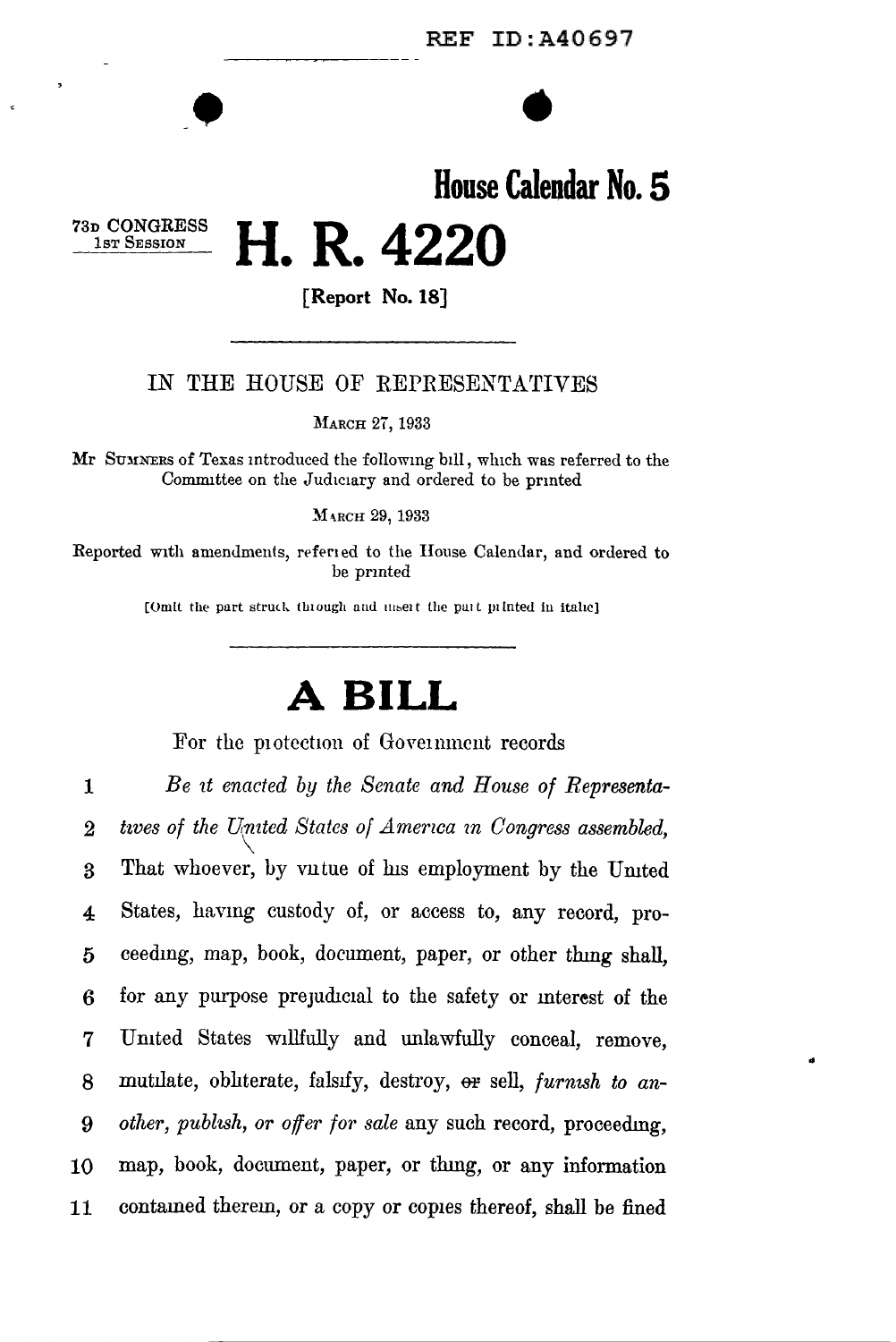•  $\frac{2}{2}$  $\Delta$  not more than \$2,000 or imprisoned not more than three 2 years, or both, and moreover shall forfeit his office and be 3 forevel afterwards disqualified from holding any office under 4 the Government of the United States

5 SEC 2 Whoever shall willfully, without authorization 6 of competent authority, pubhsh or furnish to another any 7 matter prepared m any official code , or whoever shall, for 8 any purpose prejudicial to the safety or mterest of the 9 United States, willfully publish or furnish to another any 10 matter obtained without authorization of competent author-11 ity, from the custody of any officer or employee of the United 12 States or any matter which was obtained while m process 13 of transmission from one public office, executive department, 14 or independent estabhshment of the Umted States or branch 15 thereof to any other such pubhc office, executive depart-16 ment, or independent establishment of the United States or 17 branch thereof or any matter which was m process of trans-18 mission between any foreign government and its diplomatic 19 mission in the United States, or whoever shall for any pur-20 pose prejudicial to the safety or interest of the United States, 21 willfully, without authorization of competent authority, pub- $22$  hsh or furmsh to another, facts or information purporting 23 to be contained in *any such matter or anything purporting* 24 *to be* any such matter, shall be fined not more than \$10,000 25 or imprisoned not more than ten years, or both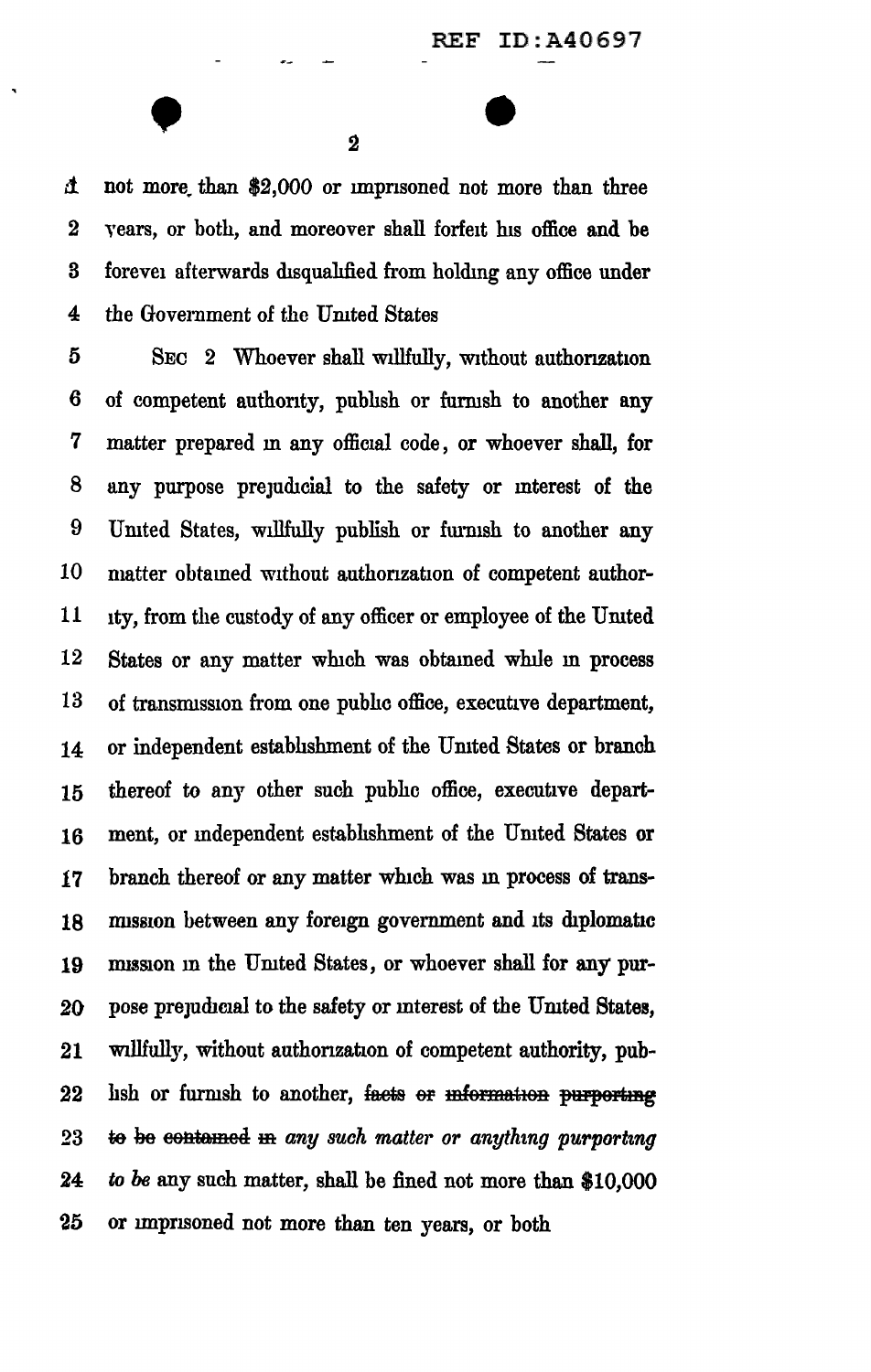$\bar{t}$ 

# $\bullet$

1 SEO 3 In any prosecution hereunder, proof of the 2 commission of any of the acts described herein shall be prima 3 facie evidence of a purpose prejudicial to the safety or 4 interest of the United States